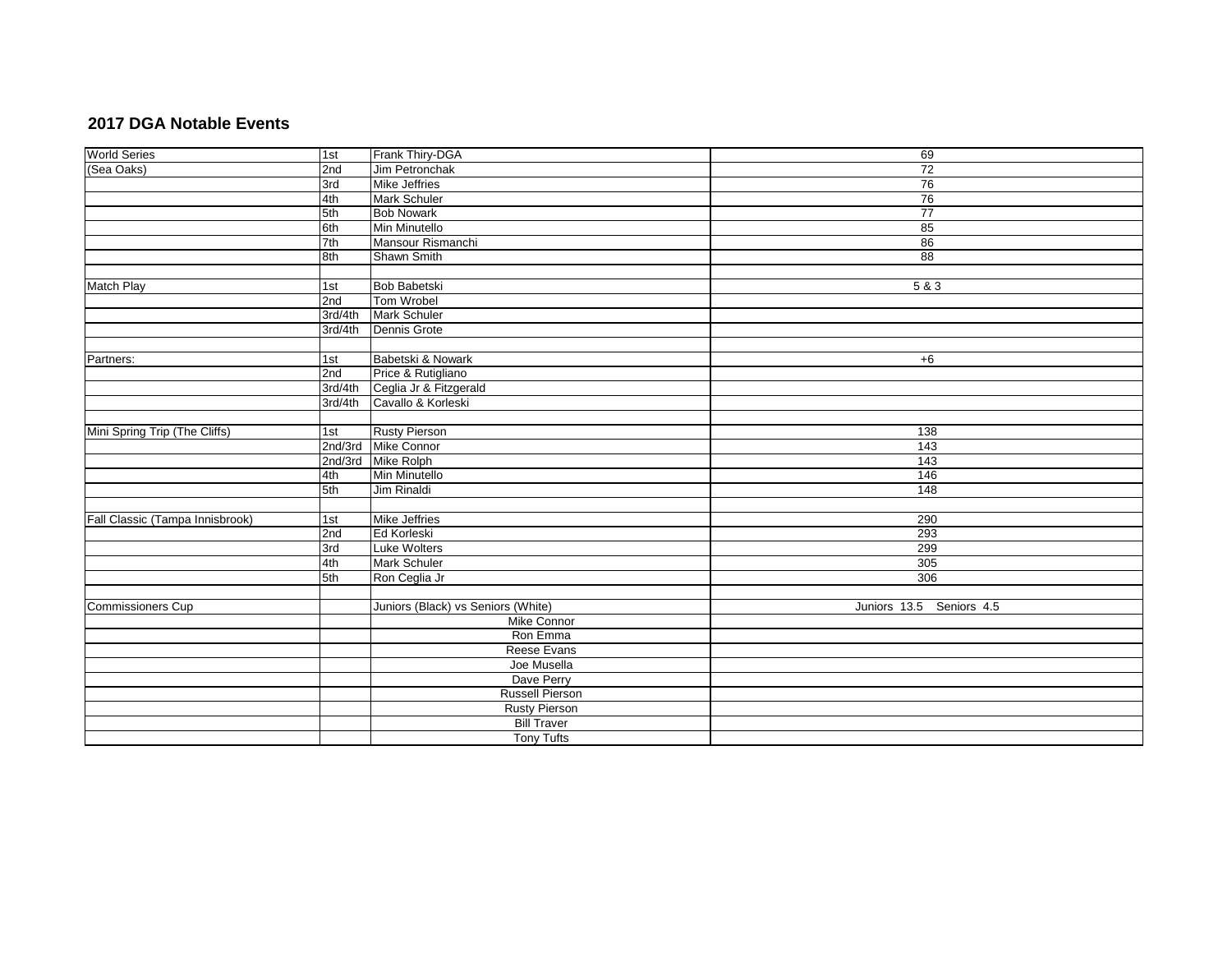## **2017 DGA Notable Events**

| Ryder Cup                             | North (Blue) vs South (Red)      | North 9.0 South 5.0                                        |
|---------------------------------------|----------------------------------|------------------------------------------------------------|
|                                       | Doug Conway (Co-Capt)            |                                                            |
|                                       | Bob Nowark (Co-Capt)             |                                                            |
|                                       | Ron Ceglia Jr.                   |                                                            |
|                                       | Ed Korleski                      |                                                            |
|                                       | Dave Perry                       |                                                            |
|                                       | <b>Bruce Rapp</b>                |                                                            |
|                                       | Luke Wolters                     |                                                            |
|                                       |                                  |                                                            |
| Vardon Trophy                         | <b>Mark Schuler</b>              | 72.848                                                     |
|                                       |                                  |                                                            |
| Most Improved                         | <b>Bob Keller</b>                | 1.0871                                                     |
|                                       |                                  |                                                            |
| <b>Leading Money Winner</b>           | Jim Petronchak                   | \$591.00                                                   |
|                                       |                                  |                                                            |
| <b>Leading Money Loser</b>            | <b>Jay Griffith</b>              | (\$322.10)                                                 |
|                                       |                                  |                                                            |
| <b>Most Rounds</b>                    | <b>Jim Rinaldi</b>               | $\overline{73}$                                            |
|                                       |                                  |                                                            |
| GOY (Golfer of the Year)              | Jim Petronchak                   | 392.0                                                      |
|                                       |                                  |                                                            |
| HOLE-IN-ONE                           |                                  |                                                            |
|                                       |                                  |                                                            |
| <b>EAGLES</b>                         | Min Minutello                    | 2/16/17 - Forest Glen #13, 3 Hybrid, 9 iron (non DGA)      |
|                                       | Jim Petronchak                   | 2/16/17 - Innisbrook Island #2, 6 iron 170 yards (non DGA) |
|                                       | Ron Ceglia Jr                    | 7/15/17 - Green Knoll #18, 233 yds to 4 ft.                |
|                                       | Jim Rinaldi                      | 4/19/17 - Neshanic Valley (M/L) - Lake # 5, 75 Yards       |
|                                       | Shawn Smith                      | 8/12/17 - Quail Brook #10 5W, SW 80 Yards                  |
|                                       |                                  |                                                            |
| Most Johnnys                          | Rich Fitzgerald & Jim Petronchak | $\overline{4}$                                             |
|                                       |                                  |                                                            |
| Most SuperJohnnys                     | <b>Rich Fitzgerald</b>           | 3                                                          |
|                                       |                                  |                                                            |
| Most MegaJohnnys                      | Dennis Grote                     | $\mathbf{1}$                                               |
|                                       |                                  |                                                            |
| <b>Most Equity Strokes</b>            | Dennis Grote & Frank Thiry       | 63                                                         |
|                                       |                                  |                                                            |
| <b>Highest Average Equity Strokes</b> | Matt Smoot                       | 2.89 per round                                             |
|                                       |                                  |                                                            |
| <b>Major Anniversaries</b>            | Ron Ceglia Jr                    | 10 years                                                   |
|                                       | Ron Emma                         | $\overline{10}$ years                                      |
|                                       | Mike Jeffries                    | 20 years                                                   |
|                                       | Jim Petronchak                   | 10 years                                                   |
|                                       | Mansour Rismanchi                | 5 years                                                    |
|                                       | Shawn Smith                      | 15 years                                                   |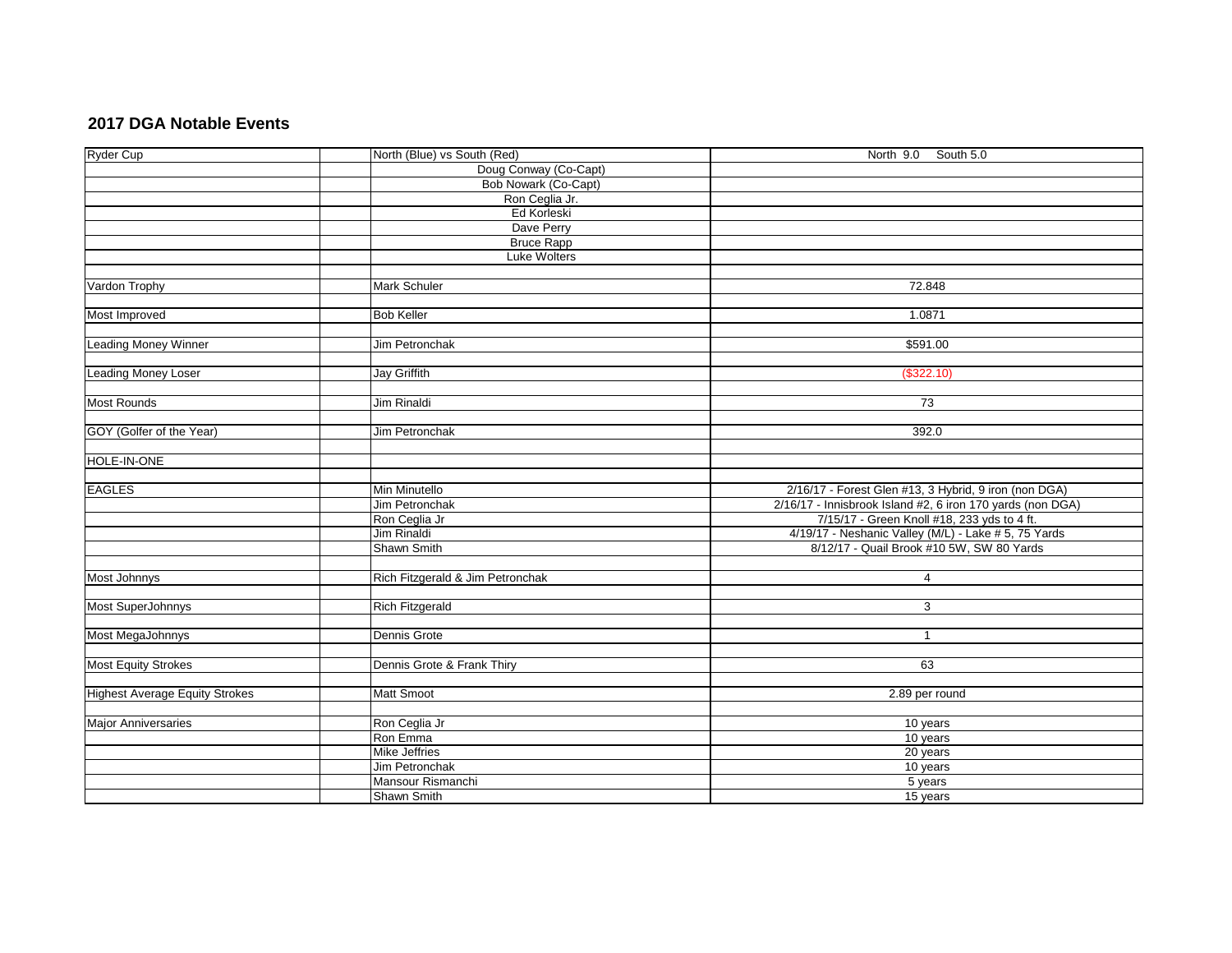## **2017 DGA Notable Events**

| Milestones                     | <b>Bob Babetski</b>    | 800 Rounds (10/28/17 - Green Knoll - 92)                             |
|--------------------------------|------------------------|----------------------------------------------------------------------|
|                                | Ron Emma               | 300 Rounds (6/29/17 - Fox Hollow - 91)                               |
|                                | Dennis Grote           | 800 Rounds (4/29/17 - Warrenbrook - 94)                              |
|                                | Ed Korleski            | 800 Rounds (10/9/17 - Innisbrook Copperhead - 87)                    |
|                                | Min Minutello          | 2800 Rounds (4/15/17 - Green Knoll - 95)                             |
|                                | Jim Petronchak         | 500 Rounds (5/26/17 - Neshanic Valley (R/L) - 88)                    |
|                                | Dan Price              | 700 Rounds (9/9/17 - Quail Brook - 88)                               |
|                                | <b>Jim Rinaldi</b>     | 700 Rounds (3/4/17 - Quail Brook - 91)                               |
|                                | Michael Rolph          | 400 Rounds (3/29/17 - Preserve at Verdae - 107)                      |
|                                |                        |                                                                      |
|                                |                        |                                                                      |
| Hall of Fame                   |                        |                                                                      |
|                                |                        |                                                                      |
|                                |                        |                                                                      |
| <b>DGA Records Set or Tied</b> | Frank Thiry-DGA        | 6/10/17 - Spooky Brook - Net 25 F9                                   |
|                                |                        |                                                                      |
|                                |                        |                                                                      |
| <b>Impressive Scores/Pots</b>  |                        |                                                                      |
|                                | Ron Ceglia Jr.         | 6/10/17 - Spooky Brook - 4 Birdies, 4 Net Eagles                     |
|                                | Ron Ceglia Jr.         | 7/15/17 - Green Knoll - Net 29 B9, 4 Net Eagles                      |
|                                | John DeSimone          | 8/26/17 - Green Knoll - 3 Net Eagles                                 |
|                                | David Ellis            | 8/12/17 - Quail Brook - Net 28 B9                                    |
|                                | <b>Rich Fitzgerald</b> | 2/7/17 - Spooky Brook - 4 Net Eagles                                 |
|                                | <b>Rich Fitzgerald</b> | 2/25/17 - Spooky Brook - 13 Net Birdies, 6 Net Eagles, Net Par 3 - 5 |
|                                | <b>Rich Fitzgerald</b> | 5/20/17 - Green Knoll - 10 Equities                                  |
|                                | <b>Rich Fitzgerald</b> | 8/26/17 - Green Knoll - 16 on 6th hole.                              |
|                                | <b>Rich Fitzgerald</b> | 9/23/17 - Spooky Brook - Net 29 F9, 14 Net Birdies, 3 Net Eagles     |
|                                | <b>Rich Fitzgerald</b> | 10/21/17 - Spooky Brook - Net 29 B9, 4 Net Eagles                    |
|                                | Jay Griffith           | 7/1/17 - Quail Brook - 13 Equities                                   |
|                                | Jay Griffith           | 10/21/17 - Spooky Brook - Net 29 F9                                  |
|                                | Dennis Grote           | 8/23/17 - Neshanic Valley (M/L) - 13 Equities                        |
|                                | Wally Heda             | 9/30/17 - Green Knoll - 17 Equities                                  |
|                                | Mike Jeffries          | 7/15/17 - Green Knoll - 3 Birdies                                    |
|                                | <b>Andrew Keller</b>   | 7/8/17 - Warrenbrook - 10 Equities                                   |
|                                | Ed Korleski            | 7/1/17 - Quail Brook - 3 Birdies                                     |
|                                | Min Minutello          | 4/27/17 - Fox Hollow - Shot Gross 84 - Better than Age (86)          |
|                                | <b>Min Minutello</b>   | 7/8/17 - Warrenbrook - Shot Gross 84 - Better than Age (86)          |
|                                | Min Minutello          | 7/22/17 - Spooky Brook - Shot Gross 84 - Better than Age (86)        |
|                                | Min Minutello          | 8/12/17 - Quail Brook Brook - Shot Gross 82 - Better than Age (86)   |
|                                | Min Minutello          | 8/19/17 - Spooky Brook - Shot Gross 83 - Better than Age (86)        |
|                                | Min Minutello          | 9/15/17 - Sea Oaks - Shot Gross 81 - Better than Age (86)            |
|                                | Min Minutello          | 10/28/17 - Green Knoll - Shot Gross 81 - Better than Age (86)        |
|                                | Min Minutello          | 11/30/17 - Preakness Valley - Shot Gross 87 - Shot his Age (87)      |
|                                | <b>Bob Nowark</b>      | 4/29/17 - Warrenbrook - 3 Net Eagles                                 |
|                                | <b>Bob Nowark</b>      | 6/3/17 - Quail Brook - 12 Net Birdies                                |